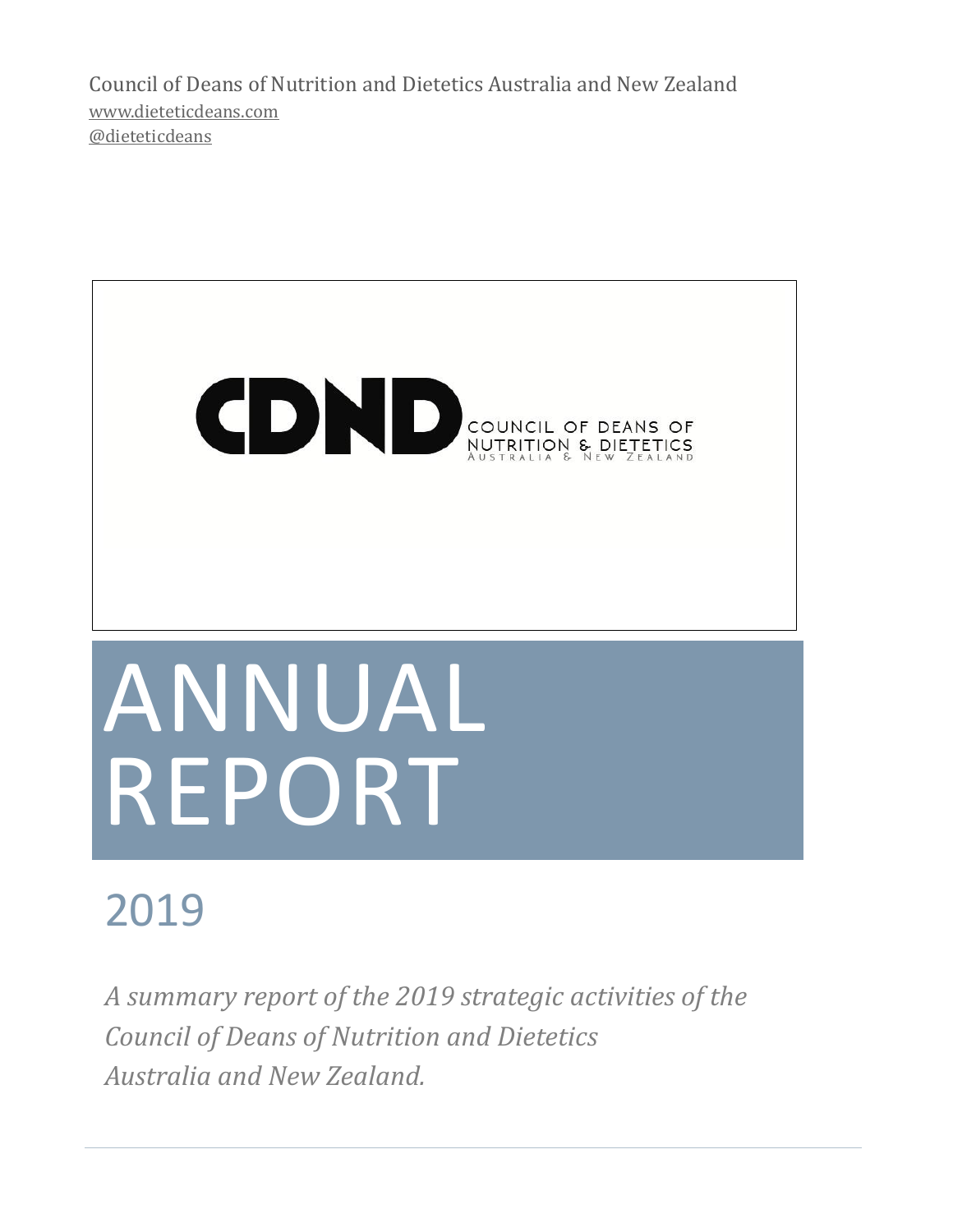# TABLE OF CONTENTS

### Contents

| Strategic Activity Highlights, 2019  |   |
|--------------------------------------|---|
| Grant Highlights, 2019               | 3 |
| Looking Ahead, 2020                  | 4 |
| Expenditure Overview-at-a-glance     |   |
| Contact Information, Council Members | 6 |
| Contact Information, Council Staff   | 9 |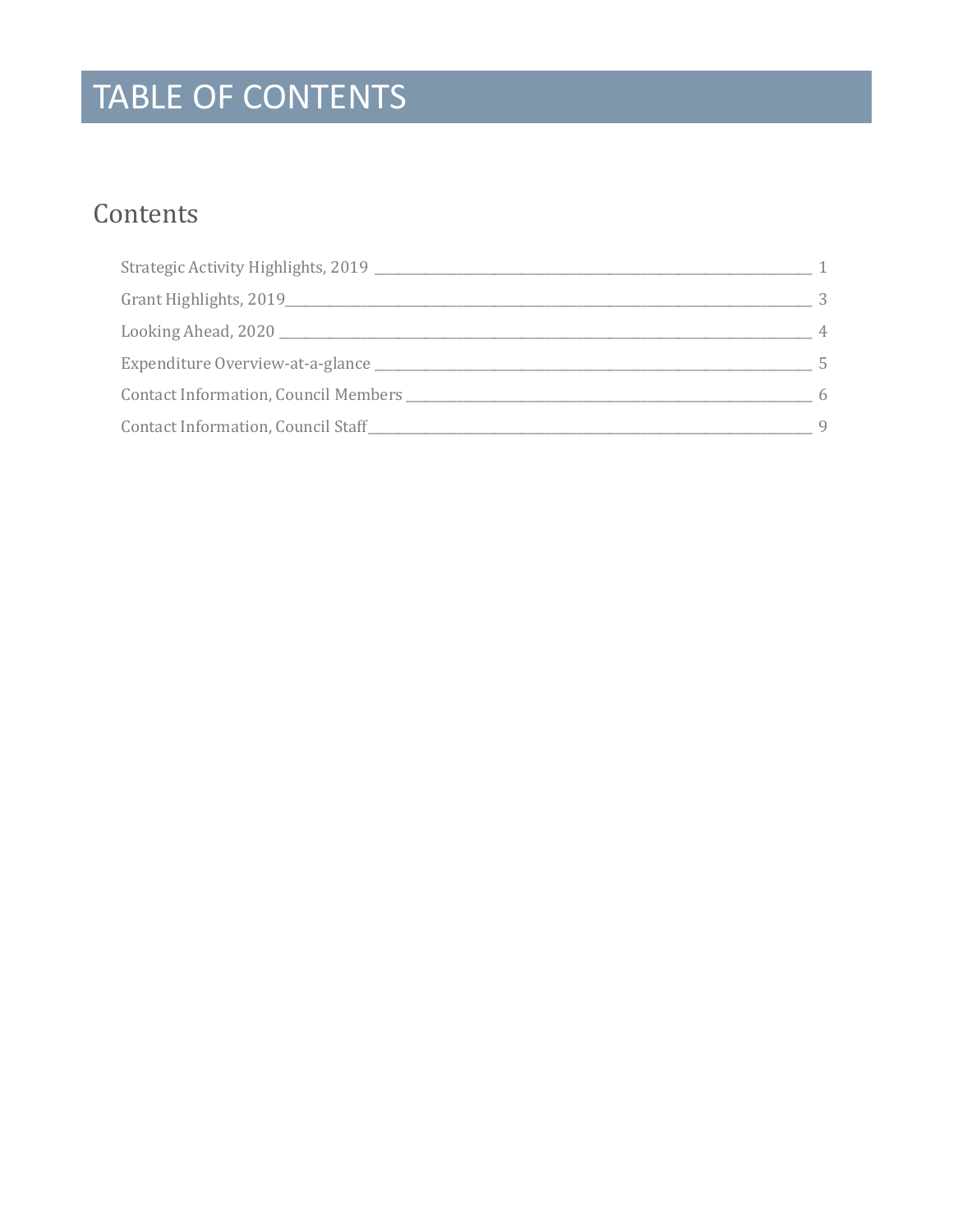#### <span id="page-2-0"></span>Strategic Activity Highlights, 2019

**NEW COUNCIL STAFF POSITION APPOINTED:** Successfully recruited to the new Strategic Projects Manager position, Dr Rachel Boak, 15 hours/week commenced 26 March 2019.

**PROTECTING PROFESSIONAL INTEGRITY**: The right to practice as a regulated profession for university educated dietitians and nutritionists was defended through legal action to oppose the trademarking of a logo and the title 'clinical nutritionist' by a provider of nutrition training in a non-evidence-based paradigm. These graduates have no qualifications recognised by government (Medicare) or private health care providers. Coordinated by the Council Chair Professor Danielle Gallegos (Queensland University of Technology) and Deputy Chair Professor Eleanor Beck (University of Wollongong) with the Council's Strategic Projects Manager. The opposition to trademark is ongoing and Council is working with the Dietitians Association of Australia in gathering evidence to ensure the title is not trademarked.

**RESPONDED TO FIVE STRATEGIC GOVERNMENT POLICIES:** Submitted five timely and united formal written responses to key Government policies on issues crucial to the teaching, research and practice of nutrition and dietetics. This included an invitation to provide feedback on the [Review of the Australian and New Zealand Standard Research](http://www.dieteticdeans.com/resources/ANZSRC%20review%20response%20CDND%20ANZ_06062019.pdf)  [Classification \(ANZSRC\).](http://www.dieteticdeans.com/resources/ANZSRC%20review%20response%20CDND%20ANZ_06062019.pdf) Coordinated by the Council Chair, Deputy Chair, and Strategic Projects Manager.

**PROGRESSED TWO COUNCIL INITIATED RESEARCH PROJECTS:** Led by Professor Helen Truby, Associate Professor Judi Porter (Monash University) and Professor Karen Charlton, Professor Linda Tapsell (University of Wollongong), the Council research project on "Defining the dietetic research priorities in Australia for the period 2020 to 2025" completed data collection and commenced data analysis. Data collection and preliminary analysis for this project was also supported by the Strategic Projects Manager. This year a new Council research project on "Future-proofing the nutrition and dietetic profession in Australasia" has been initiated. The ethics application has been completed and the project timeline is for commencement early in 2020.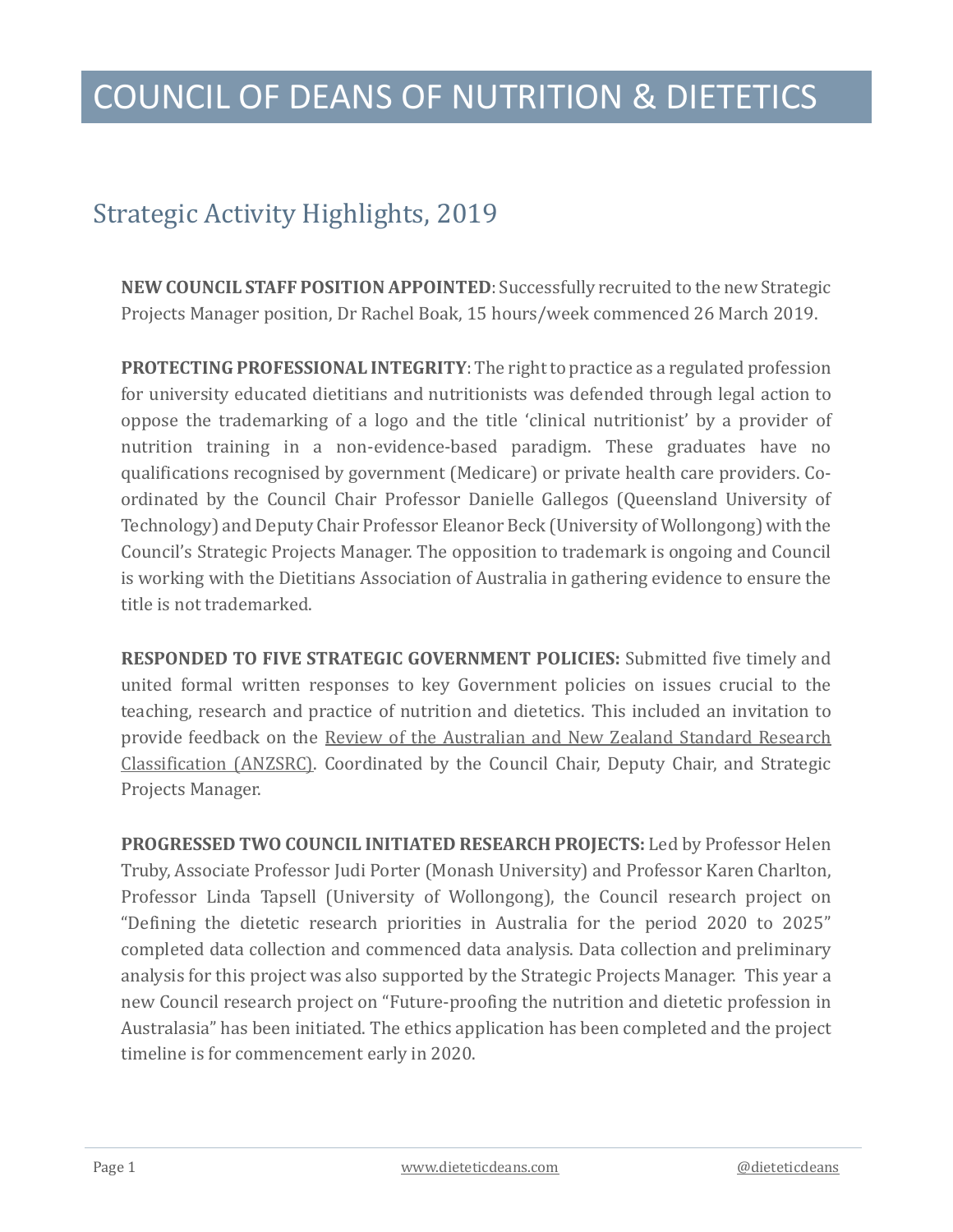**ESTABLISHING GOVERNANCE FOR COUNCIL RESEARCH PROJECTS**: A research governance statement covering procedures for ethics, intellectual property, students, and authorship, including a formal expression of interest record, has been created and approved by all members of the Council for guiding collaborative research projects.

**ADDRESSED KEY ISSUES IN DAY TO DAY EDUCATION AND ACCREDITATION:** A particular focus has been supporting mental health in dietetic students on placement, through the Nutrition and Dietetics Education and Accreditation Network (NaDEAN) chaired by Professor Lauren Williams (Griffith University).

**PROVIDING LEADERSHIP IN NUTRITION AND DIETETICS RESEARCH:** Increasing the visibility, leadership, advocacy, communication and capacity of nationally and internationally significant nutrition and dietetics research and researchers through establishing and growing a formal Australian and New Zealand Network of Nutrition and Dietetic Research Leaders. Specifically, the newly established Research Leaders Network Steering Group (RLNSG) has established the foundation for these activities. The RLNSG is chaired by Associate Professor Rebecca Golley (Flinders University) and members are Professor Margaret Allman-Farinelli (The University of Sydney); Professor Helen Truby and Professor Judi Porter (Monash University); Professor Karen Charlton and Professor Linda Tapsell (University of Wollongong); and Professor Danielle Gallegos (Queensland University of Technology).

**ADVOCACY AND COMMUNICATION:** Created a ne[w social media presence](https://twitter.com/dieteticdeans) and shared two strategic Media Releases. One promoting the new national decadal plan for the science of [nutrition](http://www.dieteticdeans.com/resources/MEDIA%20RELEASE_DecadalPlan_CDND_Final.pdf) and one raising awareness that in Australia and New Zealand the [experts in](http://www.dieteticdeans.com/resources/MEDIA%20RELEASE_2019NutritionWeek_CDND_FINAL.pdf)  [nutrition science are graduates from universities offering recognised qualifications.](http://www.dieteticdeans.com/resources/MEDIA%20RELEASE_2019NutritionWeek_CDND_FINAL.pdf)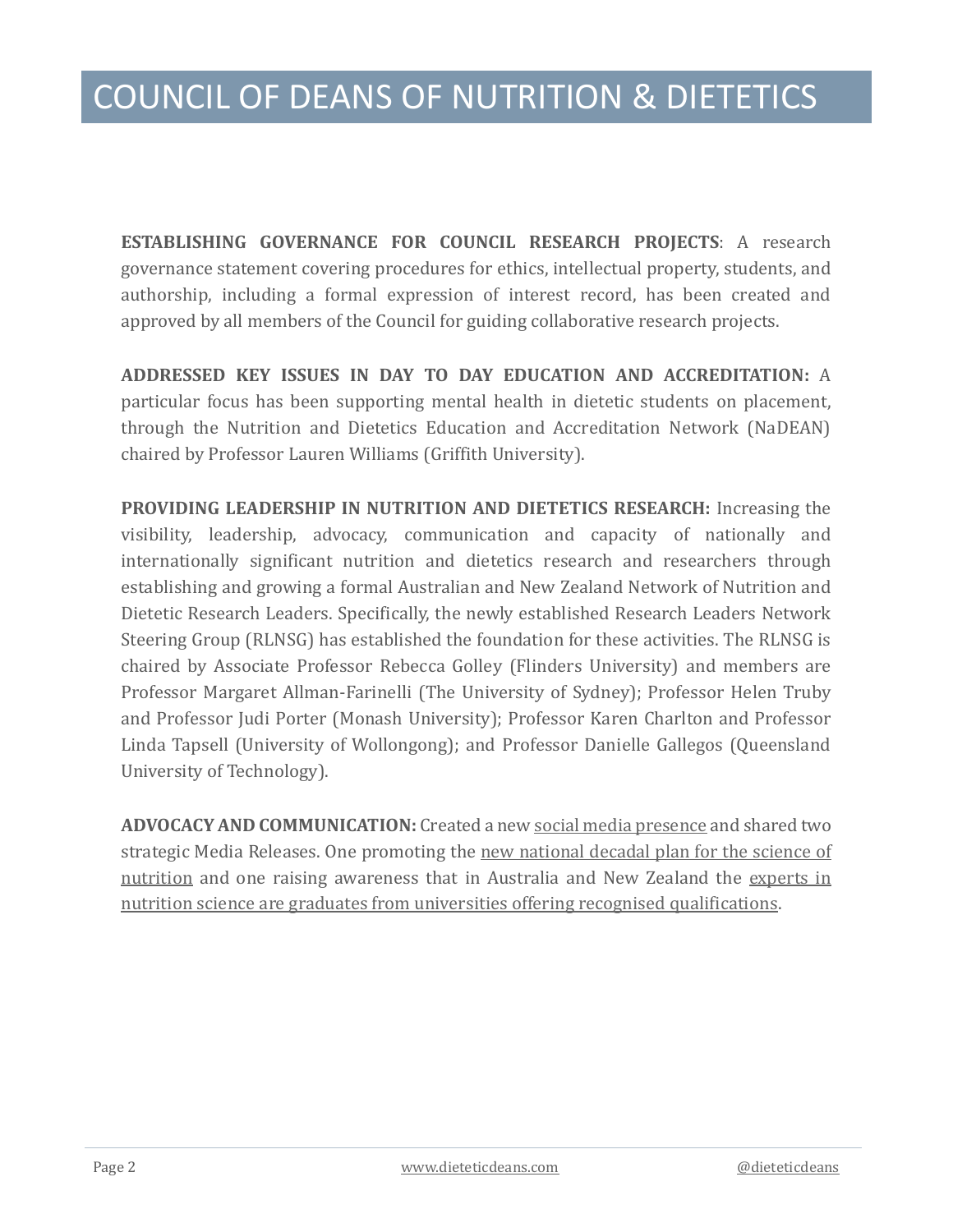#### <span id="page-4-0"></span>Grant Highlights, 2019

WORKING TO INCREASE NATIONAL RESEARCH FUNDING OPPORTUNITIES IN NUTRITION AND DIETETICS: Commenced work towards submitting a National Health and Medical Research Council Targeted Call for Research in 2020. If successful this will increase funding opportunities for nutrition and dietetic research that will benefit the health of Australians. This will also support opportunities for similar strategic research ideas in New Zealand and create potential for cross-Tasman collaborations.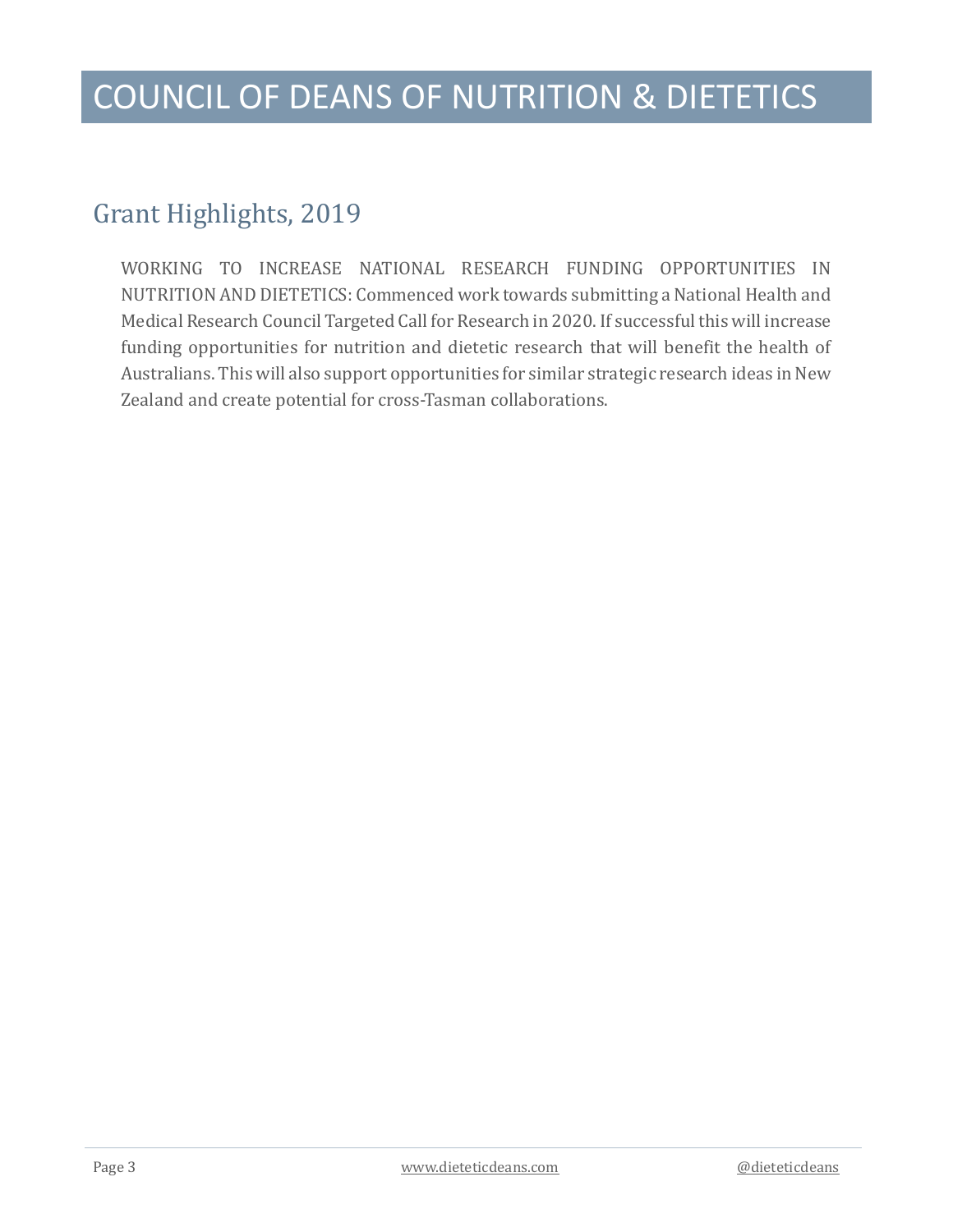#### <span id="page-5-0"></span>Looking Ahead, 2020

In 2020 the Council work plan is to continue the following activities:

- Strategic policy and issue response work.
- Monitoring and responding to key issues in nutrition and dietetic education and accreditation through NaDEAN.
- Channeling and providing leadership in Nutrition and Dietetics Research through the RLNSG.
- Working to increase important national research funding opportunities in Nutrition and Dietetics.
- Protecting Professional Integrity as the legal opposition to trademark of "Clinical Nutritionist" remains open.
- Increasing [social media](https://twitter.com/dieteticdeans) presence and the Council's strategic proactive [media](http://www.dieteticdeans.com/news-links-and-contacts.php) voice.

Additional Projects for the Council in 2020:

- Commencing and completing 'phase 1' of the Council's research project on "Future-proofing the nutrition and dietetic profession in Australasia".
- Scanning and applying for appropriate research or education funding grants to support the Council's mission and work.
- Updating and redesigning the [Council website,](http://www.dieteticdeans.com/) including a new sign-in area to accommodate collaborative projects including the Research Leaders Network.

**Chair: Professor Danielle Gallegos Deputy Chair: Professor Eleanor Beck November 2019**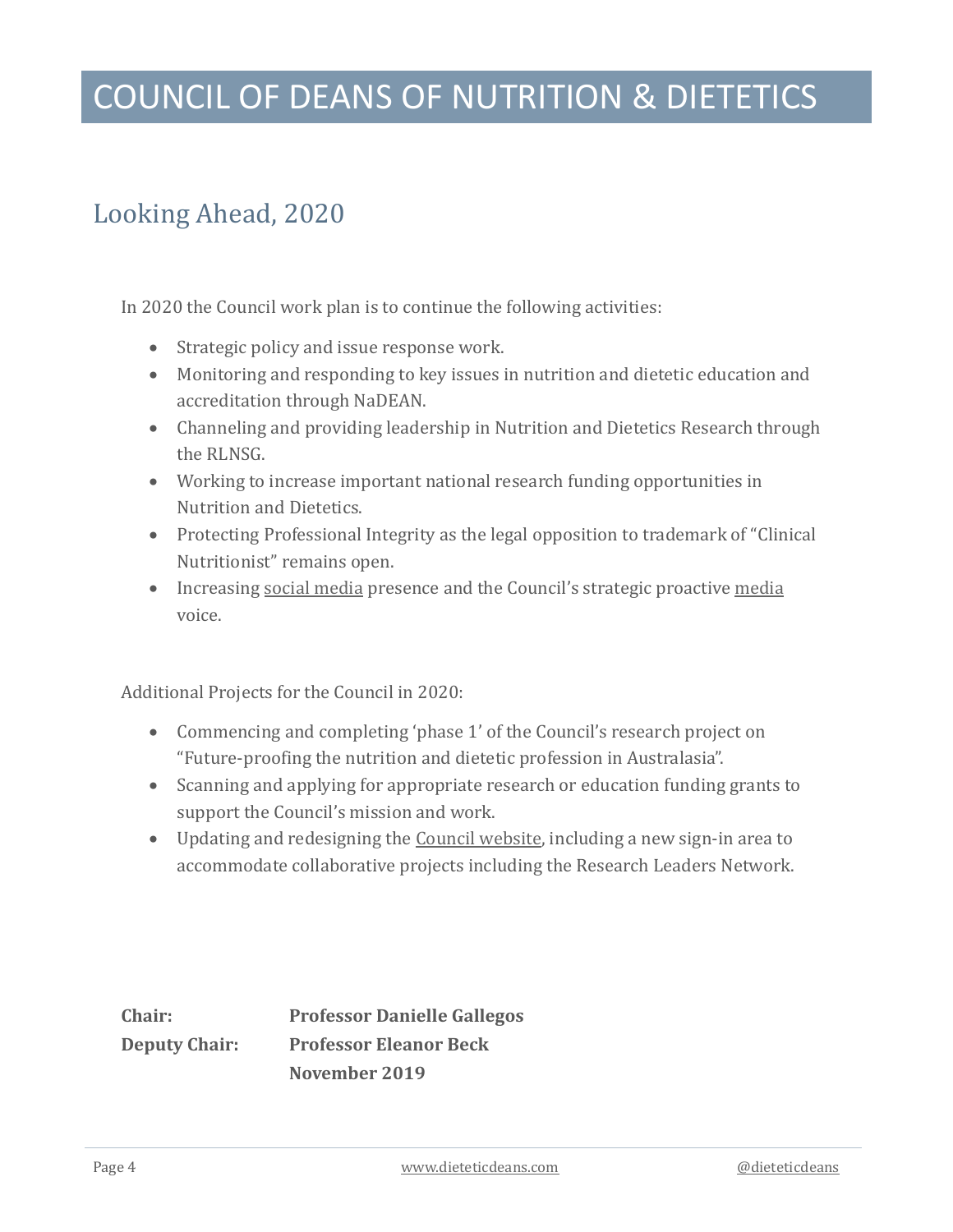#### <span id="page-6-0"></span>Expenditure Overview-at-a-glance

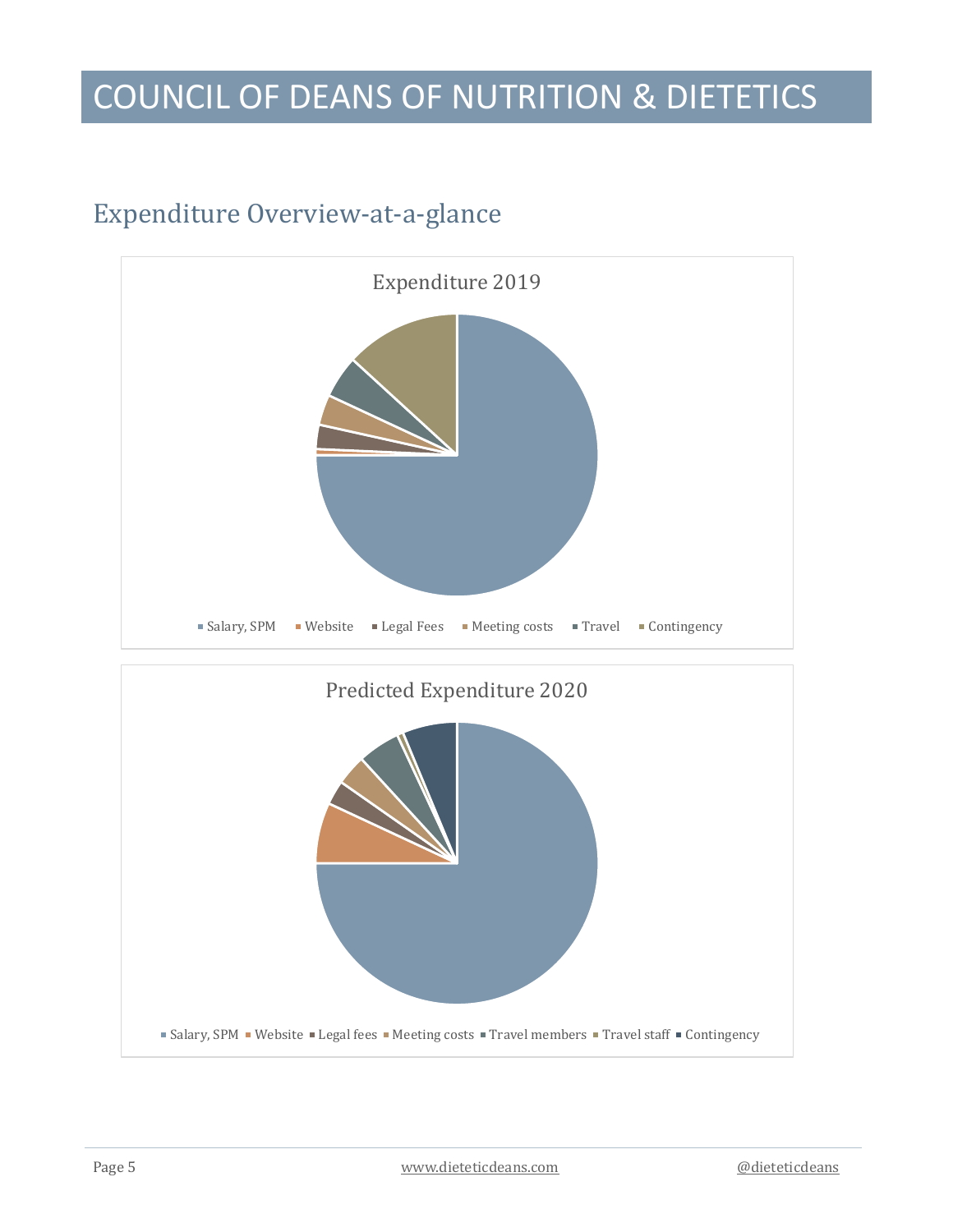#### <span id="page-7-0"></span>Contact Information, Council Members

| <b>CHAIR:</b>                                            | <b>DEPUTY CHAIR:</b>                          |
|----------------------------------------------------------|-----------------------------------------------|
| PROFESSOR DANIELLE GALLEGOS                              | <b>PROFESSOR ELEANOR BECK</b>                 |
| QUEENSLAND UNIVERSITY OF TECHNOLOGY,<br><b>AUSTRALIA</b> | UNIVERSITY OF WOLLONGONG,<br><b>AUSTRALIA</b> |
|                                                          |                                               |
| Tel +61 7 3138 5799                                      | Tel +61 2 4298 1271                           |
| danielle.gallegos@qut.edu.au                             | eleanor@uow.edu.au                            |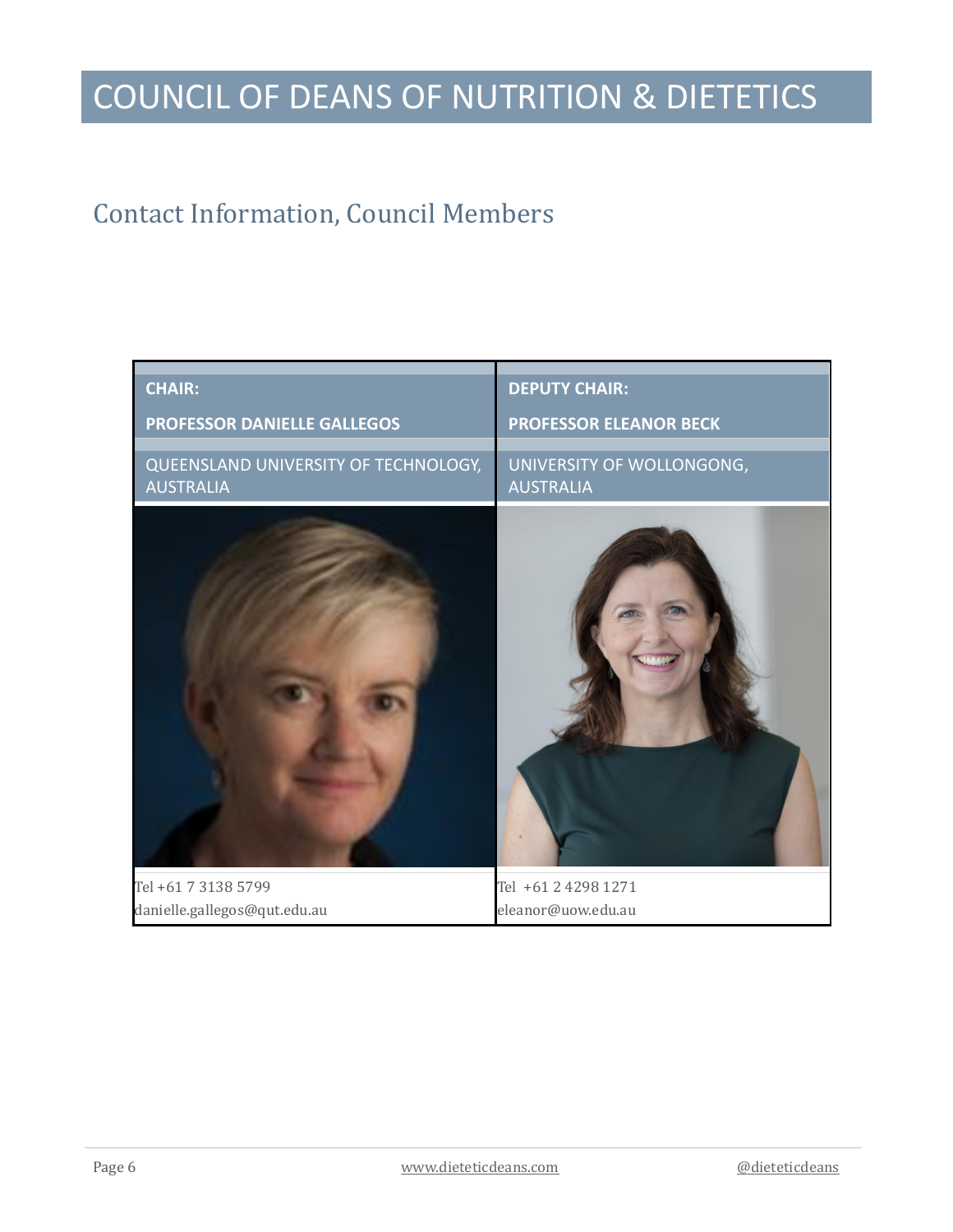| <b>BOND UNIVERSITY</b><br><b>AUSTRALIA</b>        | <b>CURTIN UNIVERSITY</b><br><b>AUSTRALIA</b>        | <b>DEAKIN UNIVERSITY</b><br><b>AUSTRALIA</b>   |
|---------------------------------------------------|-----------------------------------------------------|------------------------------------------------|
| <b>DR GREG COX</b>                                | <b>PROFESSOR DEB KERR</b>                           | <b>PROFESSOR SARAH</b><br><b>MCNAUGHTON</b>    |
|                                                   |                                                     |                                                |
|                                                   |                                                     |                                                |
| <b>EDITH COWEN UNIVERSITY</b><br><b>AUSTRALIA</b> | <b>FLINDERS UNIVERSITY</b><br><b>AUSTRALIA</b>      | <b>GRIFFITH UNIVERSITY</b><br><b>AUSTRALIA</b> |
| <b>ASSOCIATE PROFESSOR</b><br>PHILIPPA LYONS-WALL | <b>ASSOCIATE PROFESSOR</b><br><b>REBECCA GOLLEY</b> | PROFESSOR LAUREN BALL                          |
|                                                   |                                                     |                                                |
|                                                   |                                                     |                                                |
| <b>LA TROBE UNIVERSITY</b><br><b>AUSTRALIA</b>    | <b>MASSEY UNIVERSITY</b><br><b>NEW ZEALAND</b>      | <b>MONASH UNIVERSITY</b><br><b>AUSTRALIA</b>   |
| <b>PROFESSOR CRAIG PATCH</b>                      | <b>ASSOCIATE PROFESSOR</b><br><b>ROZANNE KRUGER</b> | PROFESSOR HELEN TRUBY                          |
|                                                   |                                                     |                                                |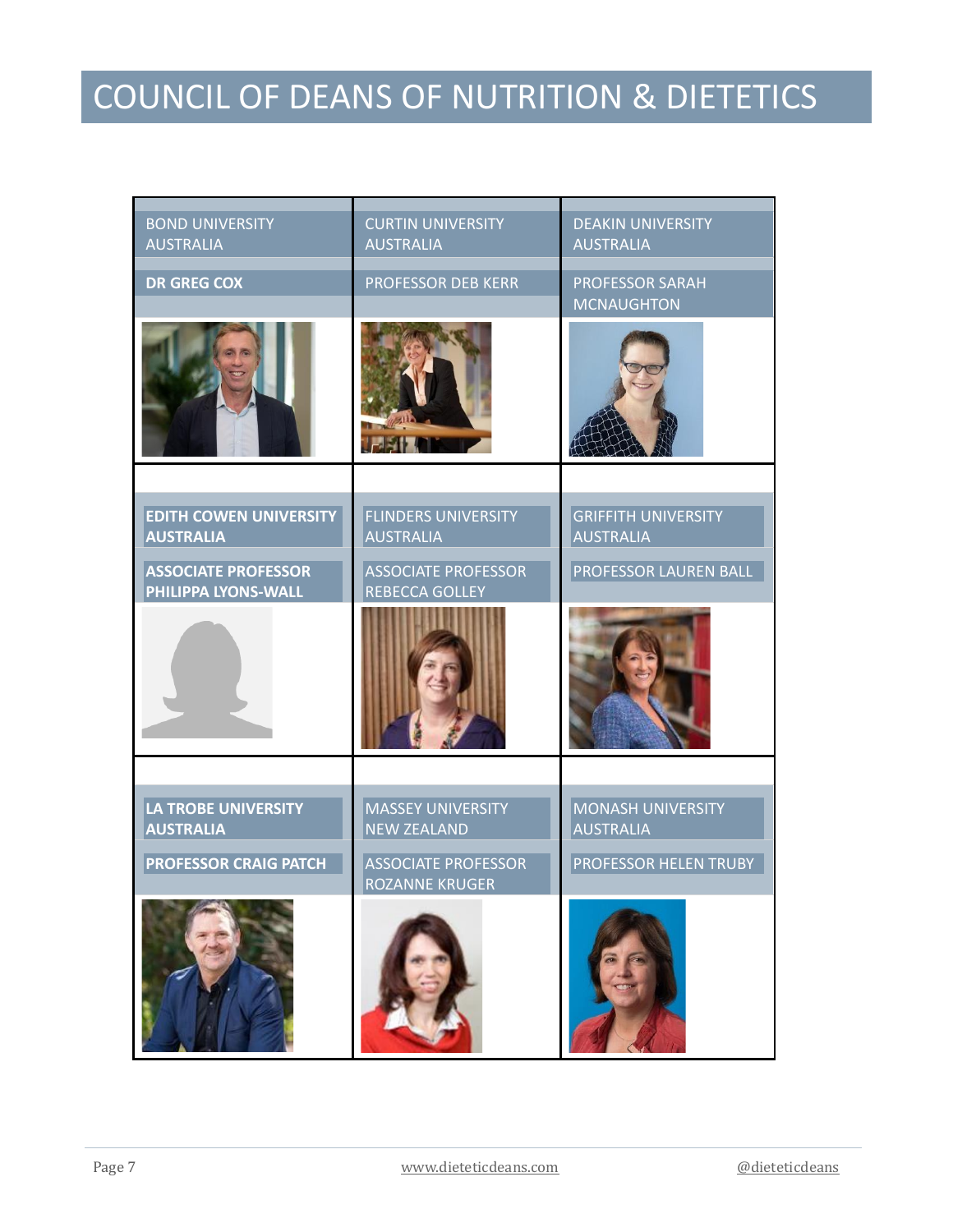| THE UNIVERSITY OF<br><b>AUCKLAND</b><br><b>NEW ZEALAND</b>    | THE UNIVERSITY OF<br><b>NEWCASTLE</b><br><b>AUSTRALIA</b>   | THE UNIVERSITY OF<br>QUEENSLAND<br><b>AUSTRALIA</b> |
|---------------------------------------------------------------|-------------------------------------------------------------|-----------------------------------------------------|
| <b>ASSOCIATE PROFESSOR</b><br><b>CLARE WALL</b>               | <b>PROFESSOR CLARE</b><br><b>COLLINS</b>                    | <b>DR MICHAEL LEVERITT</b>                          |
|                                                               |                                                             |                                                     |
|                                                               |                                                             |                                                     |
| <b>THE UNIVERSITY OF</b><br><b>SYDNEY</b><br><b>AUSTRALIA</b> | <b>UNIVERSITY OF</b><br><b>CANBERRA</b><br><b>AUSTRALIA</b> | <b>UNIVERSITY OF OTAGO</b><br><b>NEW ZEALAND</b>    |
| <b>PROFESSOR MARGARET</b><br><b>ALLMAN-FARINELLI</b>          | <b>PROFESSOR SHAWN</b><br><b>SOMERSET</b>                   | DR SUE MACDONELL                                    |
|                                                               |                                                             |                                                     |
| <b>UNIVERSITY OF THE</b>                                      |                                                             |                                                     |
| <b>SUNSHINE COAST</b><br><b>AUSTRALIA</b>                     |                                                             |                                                     |
| <b>PROFESSOR FIONA PELLY</b>                                  |                                                             |                                                     |
|                                                               |                                                             |                                                     |